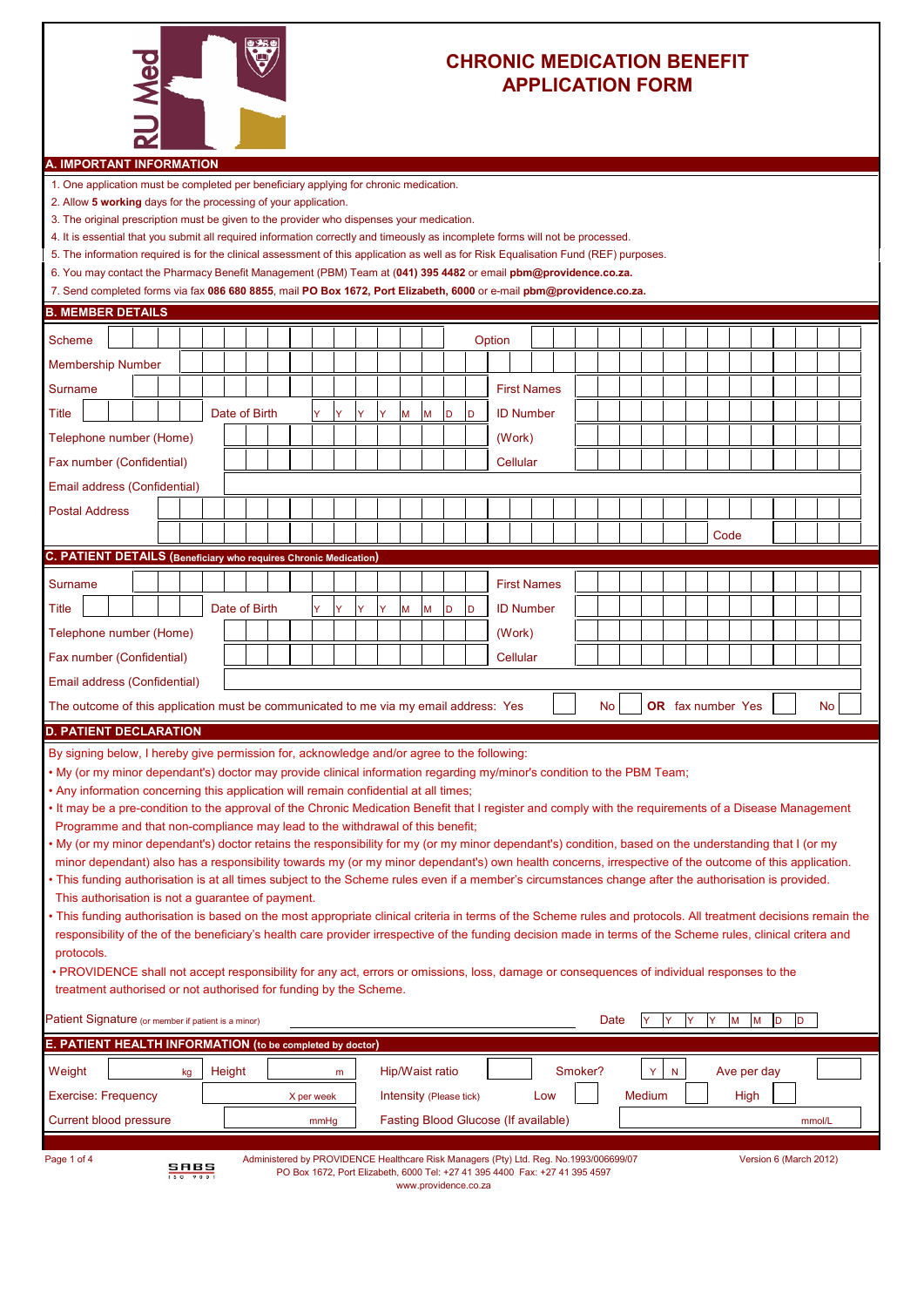| <b>Patient name</b>                   |      |  |                                                                                                                                                                                                                                                                                                                                                                                                  |  |  |                                                                                                                                                                       |  |  |  |  |                                                                             |  |  |  |  |  |  |                                                             |                                    |  |  |  |                                    |  |  |
|---------------------------------------|------|--|--------------------------------------------------------------------------------------------------------------------------------------------------------------------------------------------------------------------------------------------------------------------------------------------------------------------------------------------------------------------------------------------------|--|--|-----------------------------------------------------------------------------------------------------------------------------------------------------------------------|--|--|--|--|-----------------------------------------------------------------------------|--|--|--|--|--|--|-------------------------------------------------------------|------------------------------------|--|--|--|------------------------------------|--|--|
| <b>Membership number</b>              |      |  |                                                                                                                                                                                                                                                                                                                                                                                                  |  |  |                                                                                                                                                                       |  |  |  |  |                                                                             |  |  |  |  |  |  |                                                             |                                    |  |  |  |                                    |  |  |
| <b>F. CLINICAL CRITERIA</b>           |      |  |                                                                                                                                                                                                                                                                                                                                                                                                  |  |  |                                                                                                                                                                       |  |  |  |  |                                                                             |  |  |  |  |  |  |                                                             |                                    |  |  |  |                                    |  |  |
|                                       |      |  | The following information is required when applying for a new chronic condition<br>Certain conditions which do not appear on the form below may be considered for approval on the Chronic Benefit, although not all long-term conditions,<br>which a doctor may define as chronic, will fulfill the criteria for approval.<br>Chronic conditions only available on the Extended Chronic Benefit. |  |  |                                                                                                                                                                       |  |  |  |  |                                                                             |  |  |  |  |  |  |                                                             |                                    |  |  |  |                                    |  |  |
| Condition                             |      |  | <b>Requirements</b>                                                                                                                                                                                                                                                                                                                                                                              |  |  |                                                                                                                                                                       |  |  |  |  |                                                                             |  |  |  |  |  |  |                                                             |                                    |  |  |  |                                    |  |  |
| <b>Addison's Disease</b>              |      |  |                                                                                                                                                                                                                                                                                                                                                                                                  |  |  | 1. Serum Cortisol Test.                                                                                                                                               |  |  |  |  | 2. ACTH Stimulation Test.                                                   |  |  |  |  |  |  |                                                             | 3. Initial Specialist Application. |  |  |  |                                    |  |  |
| <b>ADHD*</b>                          |      |  |                                                                                                                                                                                                                                                                                                                                                                                                  |  |  | 1. Initial Specialist Application.                                                                                                                                    |  |  |  |  | 2. Motivation if > 12 years.                                                |  |  |  |  |  |  |                                                             |                                    |  |  |  |                                    |  |  |
| Alzheimer's Disease*                  |      |  |                                                                                                                                                                                                                                                                                                                                                                                                  |  |  | 1. Folstein's Mini Mental Examination State (MMSE) result.                                                                                                            |  |  |  |  |                                                                             |  |  |  |  |  |  |                                                             | 2. Initial Specialist Application. |  |  |  |                                    |  |  |
| <b>Ankylosing Spondylitis</b>         |      |  |                                                                                                                                                                                                                                                                                                                                                                                                  |  |  | 1. Initial Specialist Application.                                                                                                                                    |  |  |  |  |                                                                             |  |  |  |  |  |  |                                                             |                                    |  |  |  |                                    |  |  |
| Asthma                                |      |  | 1. Lung function test (8 yrs and older).<br>1. Motivation for 2nd line agents (E.g. Avodart®, Flomax® and Xatral®).                                                                                                                                                                                                                                                                              |  |  |                                                                                                                                                                       |  |  |  |  |                                                                             |  |  |  |  |  |  |                                                             |                                    |  |  |  |                                    |  |  |
| Benign Prostatic Hypertrophy*         |      |  | 1. Specialist to complete Section J.                                                                                                                                                                                                                                                                                                                                                             |  |  |                                                                                                                                                                       |  |  |  |  |                                                                             |  |  |  |  |  |  |                                                             |                                    |  |  |  |                                    |  |  |
| <b>Bipolar Mood Disorder</b>          |      |  |                                                                                                                                                                                                                                                                                                                                                                                                  |  |  |                                                                                                                                                                       |  |  |  |  |                                                                             |  |  |  |  |  |  |                                                             |                                    |  |  |  |                                    |  |  |
| <b>Bronchiectasis</b>                 |      |  | 1. Attach relevant radiology report.<br>2. Initial Specialist Application.<br>1. Please classify according to NYHA or ACC-AHA Classification.                                                                                                                                                                                                                                                    |  |  |                                                                                                                                                                       |  |  |  |  |                                                                             |  |  |  |  |  |  |                                                             |                                    |  |  |  |                                    |  |  |
| Cardiac failure                       |      |  |                                                                                                                                                                                                                                                                                                                                                                                                  |  |  |                                                                                                                                                                       |  |  |  |  |                                                                             |  |  |  |  |  |  |                                                             |                                    |  |  |  |                                    |  |  |
| Cardiomyopathy                        |      |  | 2. Details of diagnosing specialist to be supplied.<br>1. Details of diagnosing specialist to be supplied.                                                                                                                                                                                                                                                                                       |  |  |                                                                                                                                                                       |  |  |  |  |                                                                             |  |  |  |  |  |  |                                                             |                                    |  |  |  |                                    |  |  |
| Chronic Obstructive Pulmonary Disease |      |  |                                                                                                                                                                                                                                                                                                                                                                                                  |  |  |                                                                                                                                                                       |  |  |  |  |                                                                             |  |  |  |  |  |  |                                                             |                                    |  |  |  |                                    |  |  |
| <b>Chronic Renal Disease</b>          |      |  | 1. Lung function test including FEV1/FVC and FEV1 post bronchodilator.<br>1. Serum Creatinine Clearance.<br>2. Initial Specialist (Nephrologist) Application.                                                                                                                                                                                                                                    |  |  |                                                                                                                                                                       |  |  |  |  |                                                                             |  |  |  |  |  |  |                                                             |                                    |  |  |  |                                    |  |  |
| <b>Coronary Artery Disease</b>        |      |  | 1. Stress ECG confirming diagnosis.<br>2. Attach history of previous cardiovascular disease event(s).                                                                                                                                                                                                                                                                                            |  |  |                                                                                                                                                                       |  |  |  |  |                                                                             |  |  |  |  |  |  |                                                             |                                    |  |  |  |                                    |  |  |
| <b>Crohn's Disease</b>                |      |  | 1. Details of diagnosing specialist to be supplied.                                                                                                                                                                                                                                                                                                                                              |  |  |                                                                                                                                                                       |  |  |  |  |                                                                             |  |  |  |  |  |  |                                                             |                                    |  |  |  |                                    |  |  |
| <b>Cystic Fibrosis</b>                |      |  | 1. Details of diagnosing specialist to be supplied.                                                                                                                                                                                                                                                                                                                                              |  |  |                                                                                                                                                                       |  |  |  |  |                                                                             |  |  |  |  |  |  |                                                             |                                    |  |  |  |                                    |  |  |
| Depression*                           |      |  | 1. Funding for first line therapy will be allowed for 6 months only. Further funding will only be considered on motivation from a                                                                                                                                                                                                                                                                |  |  |                                                                                                                                                                       |  |  |  |  |                                                                             |  |  |  |  |  |  |                                                             |                                    |  |  |  |                                    |  |  |
|                                       |      |  | psychologist and/or prescription from a psychiatrist.<br>2. Prescriber to complete Section J.                                                                                                                                                                                                                                                                                                    |  |  |                                                                                                                                                                       |  |  |  |  |                                                                             |  |  |  |  |  |  |                                                             |                                    |  |  |  |                                    |  |  |
| Diabetes Insipidus                    |      |  | 1. Water deprivation test results.<br>2. Initial Specialist Application.                                                                                                                                                                                                                                                                                                                         |  |  |                                                                                                                                                                       |  |  |  |  |                                                                             |  |  |  |  |  |  |                                                             |                                    |  |  |  |                                    |  |  |
| <b>Diabetes Mellitus</b>              |      |  | 1. Attach initial diagnostic report.                                                                                                                                                                                                                                                                                                                                                             |  |  |                                                                                                                                                                       |  |  |  |  |                                                                             |  |  |  |  |  |  |                                                             |                                    |  |  |  |                                    |  |  |
| <b>Dysrhythmias</b>                   |      |  | 1. Prescriber to clearly indicate ICD-10 code.                                                                                                                                                                                                                                                                                                                                                   |  |  |                                                                                                                                                                       |  |  |  |  |                                                                             |  |  |  |  |  |  |                                                             |                                    |  |  |  |                                    |  |  |
| Epilepsy                              |      |  | 1. EEG report confirming diagnosis.<br>2. Attach detailed seizure history.                                                                                                                                                                                                                                                                                                                       |  |  |                                                                                                                                                                       |  |  |  |  |                                                                             |  |  |  |  |  |  |                                                             |                                    |  |  |  |                                    |  |  |
| <b>Seneralised Anxiety Disorder*</b>  |      |  | . Specialist motivation required for treatment exceeding a 6 month period.                                                                                                                                                                                                                                                                                                                       |  |  |                                                                                                                                                                       |  |  |  |  |                                                                             |  |  |  |  |  |  |                                                             |                                    |  |  |  |                                    |  |  |
| Glaucoma                              |      |  | 1. Supply initial diagnostic intra-ocular pressure.                                                                                                                                                                                                                                                                                                                                              |  |  |                                                                                                                                                                       |  |  |  |  |                                                                             |  |  |  |  |  |  |                                                             |                                    |  |  |  |                                    |  |  |
| GORD*                                 |      |  | 1. Diagnostic Gastroscopy or Barium Meal Swallow report.                                                                                                                                                                                                                                                                                                                                         |  |  |                                                                                                                                                                       |  |  |  |  |                                                                             |  |  |  |  |  |  |                                                             |                                    |  |  |  |                                    |  |  |
| Haemophilia                           |      |  | 1. Haemophilia A (Factor VIII as % of Normal).<br>1. Haemophilia B (Factor IX as % of Normal).                                                                                                                                                                                                                                                                                                   |  |  |                                                                                                                                                                       |  |  |  |  |                                                                             |  |  |  |  |  |  |                                                             |                                    |  |  |  |                                    |  |  |
| Hyperlipidaemia                       |      |  |                                                                                                                                                                                                                                                                                                                                                                                                  |  |  | 1. Prescriber to complete Section G and I.<br>2. Please attach the diagnosing lipogram. The application cannot be reviewed if this is not submitted.                  |  |  |  |  |                                                                             |  |  |  |  |  |  |                                                             |                                    |  |  |  |                                    |  |  |
| Hypertension                          |      |  |                                                                                                                                                                                                                                                                                                                                                                                                  |  |  | 1. Prescriber to complete Section G and H.                                                                                                                            |  |  |  |  |                                                                             |  |  |  |  |  |  | 2. Initial Specialist Application if younger than 30 years. |                                    |  |  |  |                                    |  |  |
| Hyperthyroidism                       |      |  |                                                                                                                                                                                                                                                                                                                                                                                                  |  |  | 1. Attach report showing T3, T4 and TSH levels.                                                                                                                       |  |  |  |  |                                                                             |  |  |  |  |  |  |                                                             |                                    |  |  |  |                                    |  |  |
| Hypothyroidism                        |      |  |                                                                                                                                                                                                                                                                                                                                                                                                  |  |  | 1. Attach initial diagnostic report.                                                                                                                                  |  |  |  |  |                                                                             |  |  |  |  |  |  |                                                             |                                    |  |  |  |                                    |  |  |
| Menopause*                            |      |  |                                                                                                                                                                                                                                                                                                                                                                                                  |  |  | 1. Motivation required for early-onset menopause (< 40yrs) and the prescription of Livifem ®.                                                                         |  |  |  |  |                                                                             |  |  |  |  |  |  |                                                             |                                    |  |  |  |                                    |  |  |
| <b>Multiple Sclerosis</b>             |      |  |                                                                                                                                                                                                                                                                                                                                                                                                  |  |  | 1. Extended Disability Status Score (EDSS).                                                                                                                           |  |  |  |  |                                                                             |  |  |  |  |  |  | 2. Comprehensive disease history.                           |                                    |  |  |  | 3. Initial Specialist Application. |  |  |
| Osteoporosis*                         |      |  |                                                                                                                                                                                                                                                                                                                                                                                                  |  |  | 1. DEXA bone mineral density (BMD) scan and report on any additional risk factors.                                                                                    |  |  |  |  |                                                                             |  |  |  |  |  |  |                                                             |                                    |  |  |  |                                    |  |  |
| Parkinson's Disease                   |      |  |                                                                                                                                                                                                                                                                                                                                                                                                  |  |  | 1. Initial Specialist Application.                                                                                                                                    |  |  |  |  |                                                                             |  |  |  |  |  |  |                                                             |                                    |  |  |  |                                    |  |  |
| <b>Rheumatoid Arthritis (RA)</b>      |      |  |                                                                                                                                                                                                                                                                                                                                                                                                  |  |  | 1. Initial diagnostic test results confirming RA may be required where a "stepped therapy" approach has not<br>been implemented.                                      |  |  |  |  | 2. Initial Specialist Application and motivation for Enbrel® and Revellex®. |  |  |  |  |  |  |                                                             |                                    |  |  |  |                                    |  |  |
| Schizophrenia                         |      |  |                                                                                                                                                                                                                                                                                                                                                                                                  |  |  | 1. Psychiatrist to complete Section J.                                                                                                                                |  |  |  |  |                                                                             |  |  |  |  |  |  |                                                             |                                    |  |  |  |                                    |  |  |
| <b>Systemic Lupus Erythematosus</b>   |      |  |                                                                                                                                                                                                                                                                                                                                                                                                  |  |  | 1. Initial Specialist Application.                                                                                                                                    |  |  |  |  |                                                                             |  |  |  |  |  |  |                                                             |                                    |  |  |  |                                    |  |  |
| <b>JIcerative Colitis</b>             |      |  |                                                                                                                                                                                                                                                                                                                                                                                                  |  |  | 1. Details of diagnosing specialist to be supplied.                                                                                                                   |  |  |  |  |                                                                             |  |  |  |  |  |  |                                                             |                                    |  |  |  |                                    |  |  |
|                                       |      |  |                                                                                                                                                                                                                                                                                                                                                                                                  |  |  |                                                                                                                                                                       |  |  |  |  |                                                                             |  |  |  |  |  |  |                                                             |                                    |  |  |  |                                    |  |  |
|                                       |      |  |                                                                                                                                                                                                                                                                                                                                                                                                  |  |  |                                                                                                                                                                       |  |  |  |  |                                                                             |  |  |  |  |  |  |                                                             |                                    |  |  |  |                                    |  |  |
| Page 2 of 4                           | SABS |  |                                                                                                                                                                                                                                                                                                                                                                                                  |  |  | Administered by PROVIDENCE Healthcare Risk Managers (Pty) Ltd. Reg. No.1993/006699/07<br>BO Boy 1672, Bort Elizabeth, 6000 Tol: +27 41 205 4400. Eoy: +27 41 205 4507 |  |  |  |  |                                                                             |  |  |  |  |  |  |                                                             |                                    |  |  |  | Version 6 (March 2012)             |  |  |

 $\frac{1}{20}$  PO Box 1672, Port Elizabeth, 6000 Tel: +27 41 395 4400 Fax: +27 41 395 4597 www.providence.co.za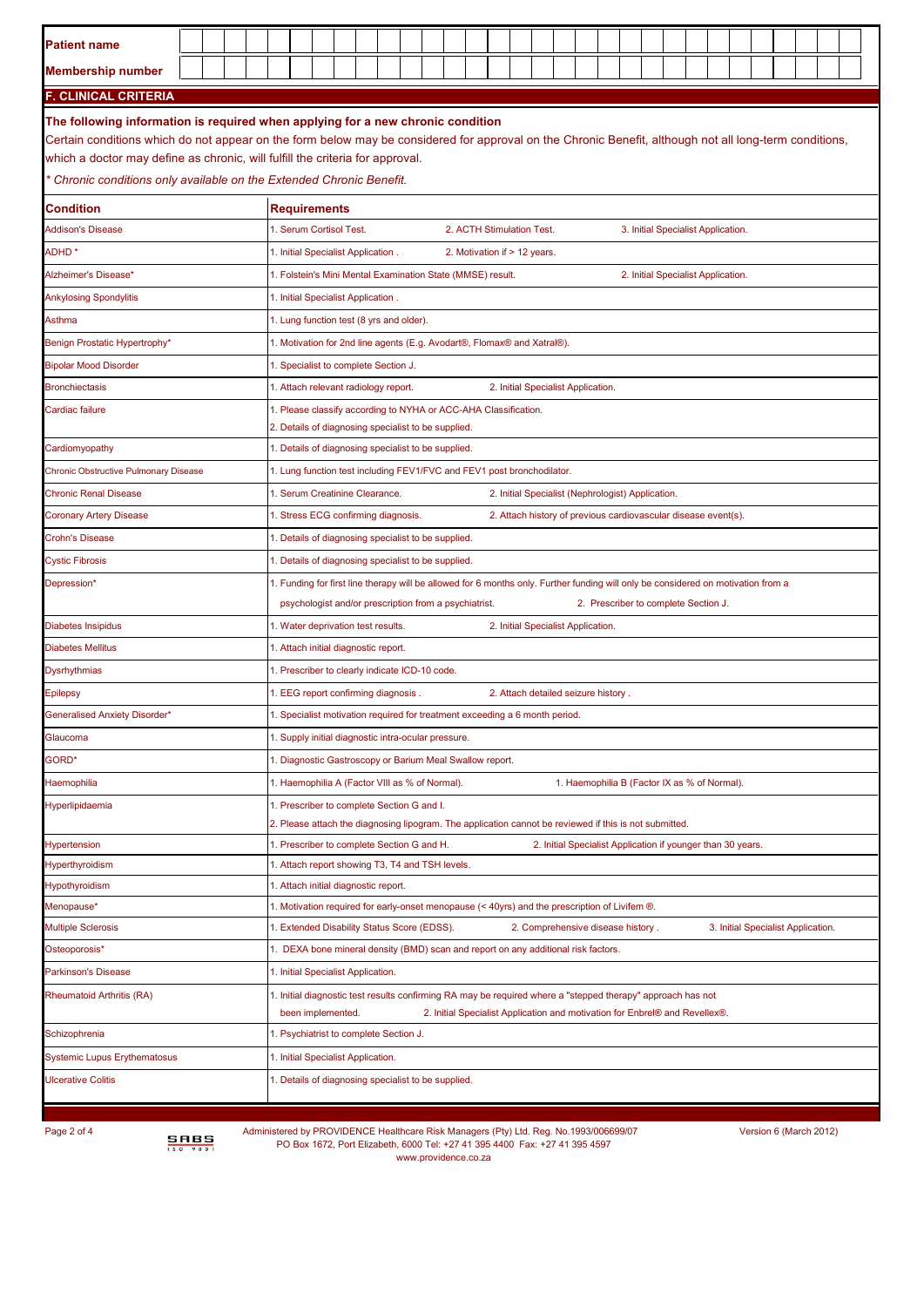| <b>Patient name</b>                                                                                                                                                           |                  |   |        |                                                                                       |                                                                 |  |                       |      |  |  |                                                                                                     |   |                |  |  |  |        |   |                        |   |   |                      |  |  |                        |      |  |  |  |
|-------------------------------------------------------------------------------------------------------------------------------------------------------------------------------|------------------|---|--------|---------------------------------------------------------------------------------------|-----------------------------------------------------------------|--|-----------------------|------|--|--|-----------------------------------------------------------------------------------------------------|---|----------------|--|--|--|--------|---|------------------------|---|---|----------------------|--|--|------------------------|------|--|--|--|
|                                                                                                                                                                               |                  |   |        |                                                                                       |                                                                 |  |                       |      |  |  |                                                                                                     |   |                |  |  |  |        |   |                        |   |   |                      |  |  |                        |      |  |  |  |
| <b>Membership number</b>                                                                                                                                                      |                  |   |        |                                                                                       |                                                                 |  |                       |      |  |  |                                                                                                     |   |                |  |  |  |        |   |                        |   |   |                      |  |  |                        |      |  |  |  |
| G. CARDIOVASCULAR (to be completed by doctor when applying for hypertension, hyperlipidaemia or diabetes mellitus)                                                            |                  |   |        |                                                                                       |                                                                 |  |                       |      |  |  |                                                                                                     |   |                |  |  |  |        |   |                        |   |   |                      |  |  |                        |      |  |  |  |
| Is the patient (if female) post-menopausal?                                                                                                                                   |                  |   |        |                                                                                       |                                                                 |  | Y                     | N    |  |  |                                                                                                     |   |                |  |  |  |        |   |                        |   |   |                      |  |  |                        |      |  |  |  |
| Is Microalbuminuria present?                                                                                                                                                  |                  |   |        |                                                                                       |                                                                 |  | Y                     | N    |  |  |                                                                                                     |   |                |  |  |  |        |   |                        |   |   |                      |  |  |                        |      |  |  |  |
| Is GFR less than 60ml/min?<br>Please indicate which of the following co-morbidities/risk factors apply to this patient?                                                       |                  |   |        |                                                                                       |                                                                 |  |                       |      |  |  |                                                                                                     |   |                |  |  |  |        |   |                        |   |   |                      |  |  |                        |      |  |  |  |
|                                                                                                                                                                               |                  |   |        |                                                                                       |                                                                 |  |                       |      |  |  |                                                                                                     |   |                |  |  |  |        |   |                        |   |   |                      |  |  |                        |      |  |  |  |
| Peripheral arterial disease                                                                                                                                                   |                  |   |        |                                                                                       |                                                                 |  | Nephropathy           |      |  |  |                                                                                                     |   | Retinopathy    |  |  |  |        |   |                        |   |   | <b>Heart Failure</b> |  |  |                        |      |  |  |  |
| Left ventricular hypertrophy                                                                                                                                                  |                  |   |        |                                                                                       |                                                                 |  | Chronic renal disease |      |  |  |                                                                                                     |   | Cardiomyopathy |  |  |  |        |   |                        |   |   | Prior stroke/TIA     |  |  |                        |      |  |  |  |
| Prior myocardial infarction<br>If Heart failure is present, please indicate classification below:                                                                             |                  |   |        |                                                                                       | Prior Coronary Artery Bypass Graft (CABG)<br><b>Prior Stent</b> |  |                       |      |  |  |                                                                                                     |   |                |  |  |  | Angina |   |                        |   |   |                      |  |  |                        |      |  |  |  |
|                                                                                                                                                                               |                  |   |        |                                                                                       | B/I(Mild)<br>C/II(Mild)-III(Moderate)<br>D/IV(Severe)           |  |                       |      |  |  |                                                                                                     |   |                |  |  |  |        |   |                        |   |   |                      |  |  |                        |      |  |  |  |
| NYHA/ACC-AHA Classification<br>Ref: De Marco T, Delgado RM III, Agocha A. et al. J Cardiac Fail. 2004;10                                                                      |                  |   |        | A                                                                                     |                                                                 |  |                       |      |  |  |                                                                                                     |   |                |  |  |  |        |   |                        |   |   |                      |  |  |                        |      |  |  |  |
| H. HYPERTENSION (to be completed by doctor when applying for hypertension)                                                                                                    |                  |   |        |                                                                                       |                                                                 |  |                       |      |  |  |                                                                                                     |   |                |  |  |  |        |   |                        |   |   |                      |  |  |                        |      |  |  |  |
| Please supply two blood pressure readings, performed at least two weeks apart before initiating drug therapy, for newly diagnosed patient                                     |                  |   |        |                                                                                       |                                                                 |  |                       |      |  |  |                                                                                                     |   |                |  |  |  |        |   |                        |   |   |                      |  |  |                        |      |  |  |  |
| Y<br>Y<br>Y<br>Y.<br>1)                                                                                                                                                       | M                | M | D<br>D |                                                                                       |                                                                 |  |                       | mmHq |  |  | 2)                                                                                                  |   | Y              |  |  |  | М      | М | D                      | D |   |                      |  |  |                        | mmHq |  |  |  |
| I. HYPERLIPIDAEMIA (to be completed by doctor when applying for hyperlipidaemia)                                                                                              |                  |   |        |                                                                                       |                                                                 |  |                       |      |  |  |                                                                                                     |   |                |  |  |  |        |   |                        |   |   |                      |  |  |                        |      |  |  |  |
| Please attach the diagnosing lipogram. The application cannot be reviewed if this is not submitted.                                                                           |                  |   |        |                                                                                       |                                                                 |  |                       |      |  |  |                                                                                                     |   |                |  |  |  |        |   |                        |   |   |                      |  |  |                        |      |  |  |  |
| Is there a family history of early-onset arteriosclerotic disease?                                                                                                            |                  |   |        |                                                                                       |                                                                 |  |                       |      |  |  |                                                                                                     | Y | N              |  |  |  |        |   |                        |   |   |                      |  |  |                        |      |  |  |  |
| If yes, please provide details below:                                                                                                                                         |                  |   |        |                                                                                       |                                                                 |  |                       |      |  |  |                                                                                                     |   |                |  |  |  |        |   |                        |   |   |                      |  |  |                        |      |  |  |  |
|                                                                                                                                                                               |                  |   |        |                                                                                       |                                                                 |  |                       |      |  |  |                                                                                                     |   |                |  |  |  |        |   |                        |   |   |                      |  |  |                        |      |  |  |  |
|                                                                                                                                                                               |                  |   |        |                                                                                       |                                                                 |  |                       |      |  |  |                                                                                                     |   |                |  |  |  |        |   |                        |   |   |                      |  |  |                        |      |  |  |  |
| Does the patient suffer from familial hyperlipidaemia?<br>If yes, please indicate the signs below?                                                                            |                  |   |        |                                                                                       |                                                                 |  |                       |      |  |  |                                                                                                     |   | Y.<br>N        |  |  |  |        |   |                        |   |   |                      |  |  |                        |      |  |  |  |
|                                                                                                                                                                               |                  |   |        |                                                                                       |                                                                 |  |                       |      |  |  |                                                                                                     |   |                |  |  |  |        |   | <b>Tendon Xanthoma</b> |   |   |                      |  |  |                        |      |  |  |  |
| Family history of disorder/ heart attack at early age<br>Other                                                                                                                |                  |   |        |                                                                                       |                                                                 |  |                       |      |  |  | High LDL levels (Treatment resistant)                                                               |   |                |  |  |  |        |   |                        |   |   |                      |  |  |                        |      |  |  |  |
|                                                                                                                                                                               |                  |   |        |                                                                                       |                                                                 |  |                       |      |  |  |                                                                                                     |   |                |  |  |  |        |   |                        |   |   |                      |  |  |                        |      |  |  |  |
| Please rate your patient as per the Framingham coronary prediction algorithm<br>J. PSYCHIATRIC CONDITIONS (to be completed by doctor when applying for psychiatric disorders) |                  |   |        |                                                                                       |                                                                 |  |                       |      |  |  |                                                                                                     |   |                |  |  |  |        |   |                        |   | % |                      |  |  |                        |      |  |  |  |
|                                                                                                                                                                               |                  |   |        |                                                                                       |                                                                 |  |                       |      |  |  |                                                                                                     |   |                |  |  |  |        |   |                        |   |   |                      |  |  |                        |      |  |  |  |
| Please indicate DSM IV Diagnosis                                                                                                                                              |                  |   |        |                                                                                       |                                                                 |  |                       |      |  |  |                                                                                                     |   |                |  |  |  |        |   |                        |   |   |                      |  |  |                        |      |  |  |  |
| Please indicate number of relapses                                                                                                                                            |                  |   |        |                                                                                       |                                                                 |  |                       |      |  |  |                                                                                                     |   |                |  |  |  |        |   |                        |   |   |                      |  |  |                        |      |  |  |  |
| <b>K. ADDITIONAL NOTES</b>                                                                                                                                                    |                  |   |        |                                                                                       |                                                                 |  |                       |      |  |  |                                                                                                     |   |                |  |  |  |        |   |                        |   |   |                      |  |  |                        |      |  |  |  |
|                                                                                                                                                                               |                  |   |        |                                                                                       |                                                                 |  |                       |      |  |  |                                                                                                     |   |                |  |  |  |        |   |                        |   |   |                      |  |  |                        |      |  |  |  |
|                                                                                                                                                                               |                  |   |        |                                                                                       |                                                                 |  |                       |      |  |  |                                                                                                     |   |                |  |  |  |        |   |                        |   |   |                      |  |  |                        |      |  |  |  |
|                                                                                                                                                                               |                  |   |        |                                                                                       |                                                                 |  |                       |      |  |  |                                                                                                     |   |                |  |  |  |        |   |                        |   |   |                      |  |  |                        |      |  |  |  |
|                                                                                                                                                                               |                  |   |        |                                                                                       |                                                                 |  |                       |      |  |  |                                                                                                     |   |                |  |  |  |        |   |                        |   |   |                      |  |  |                        |      |  |  |  |
|                                                                                                                                                                               |                  |   |        |                                                                                       |                                                                 |  |                       |      |  |  |                                                                                                     |   |                |  |  |  |        |   |                        |   |   |                      |  |  |                        |      |  |  |  |
|                                                                                                                                                                               |                  |   |        |                                                                                       |                                                                 |  |                       |      |  |  |                                                                                                     |   |                |  |  |  |        |   |                        |   |   |                      |  |  |                        |      |  |  |  |
|                                                                                                                                                                               |                  |   |        |                                                                                       |                                                                 |  |                       |      |  |  |                                                                                                     |   |                |  |  |  |        |   |                        |   |   |                      |  |  |                        |      |  |  |  |
|                                                                                                                                                                               |                  |   |        |                                                                                       |                                                                 |  |                       |      |  |  |                                                                                                     |   |                |  |  |  |        |   |                        |   |   |                      |  |  |                        |      |  |  |  |
|                                                                                                                                                                               |                  |   |        |                                                                                       |                                                                 |  |                       |      |  |  |                                                                                                     |   |                |  |  |  |        |   |                        |   |   |                      |  |  |                        |      |  |  |  |
|                                                                                                                                                                               |                  |   |        |                                                                                       |                                                                 |  |                       |      |  |  |                                                                                                     |   |                |  |  |  |        |   |                        |   |   |                      |  |  |                        |      |  |  |  |
|                                                                                                                                                                               |                  |   |        |                                                                                       |                                                                 |  |                       |      |  |  |                                                                                                     |   |                |  |  |  |        |   |                        |   |   |                      |  |  |                        |      |  |  |  |
|                                                                                                                                                                               |                  |   |        |                                                                                       |                                                                 |  |                       |      |  |  |                                                                                                     |   |                |  |  |  |        |   |                        |   |   |                      |  |  |                        |      |  |  |  |
|                                                                                                                                                                               |                  |   |        |                                                                                       |                                                                 |  |                       |      |  |  |                                                                                                     |   |                |  |  |  |        |   |                        |   |   |                      |  |  |                        |      |  |  |  |
|                                                                                                                                                                               |                  |   |        |                                                                                       |                                                                 |  |                       |      |  |  |                                                                                                     |   |                |  |  |  |        |   |                        |   |   |                      |  |  |                        |      |  |  |  |
|                                                                                                                                                                               |                  |   |        |                                                                                       |                                                                 |  |                       |      |  |  |                                                                                                     |   |                |  |  |  |        |   |                        |   |   |                      |  |  |                        |      |  |  |  |
| Page 3 of 4                                                                                                                                                                   | SABS<br>150 9001 |   |        | Administered by PROVIDENCE Healthcare Risk Managers (Pty) Ltd. Reg. No.1993/006699/07 |                                                                 |  |                       |      |  |  | PO Box 1672, Port Elizabeth, 6000 Tel: +27 41 395 4400 Fax: +27 41 395 4597<br>www.providence.co.za |   |                |  |  |  |        |   |                        |   |   |                      |  |  | Version 6 (March 2012) |      |  |  |  |